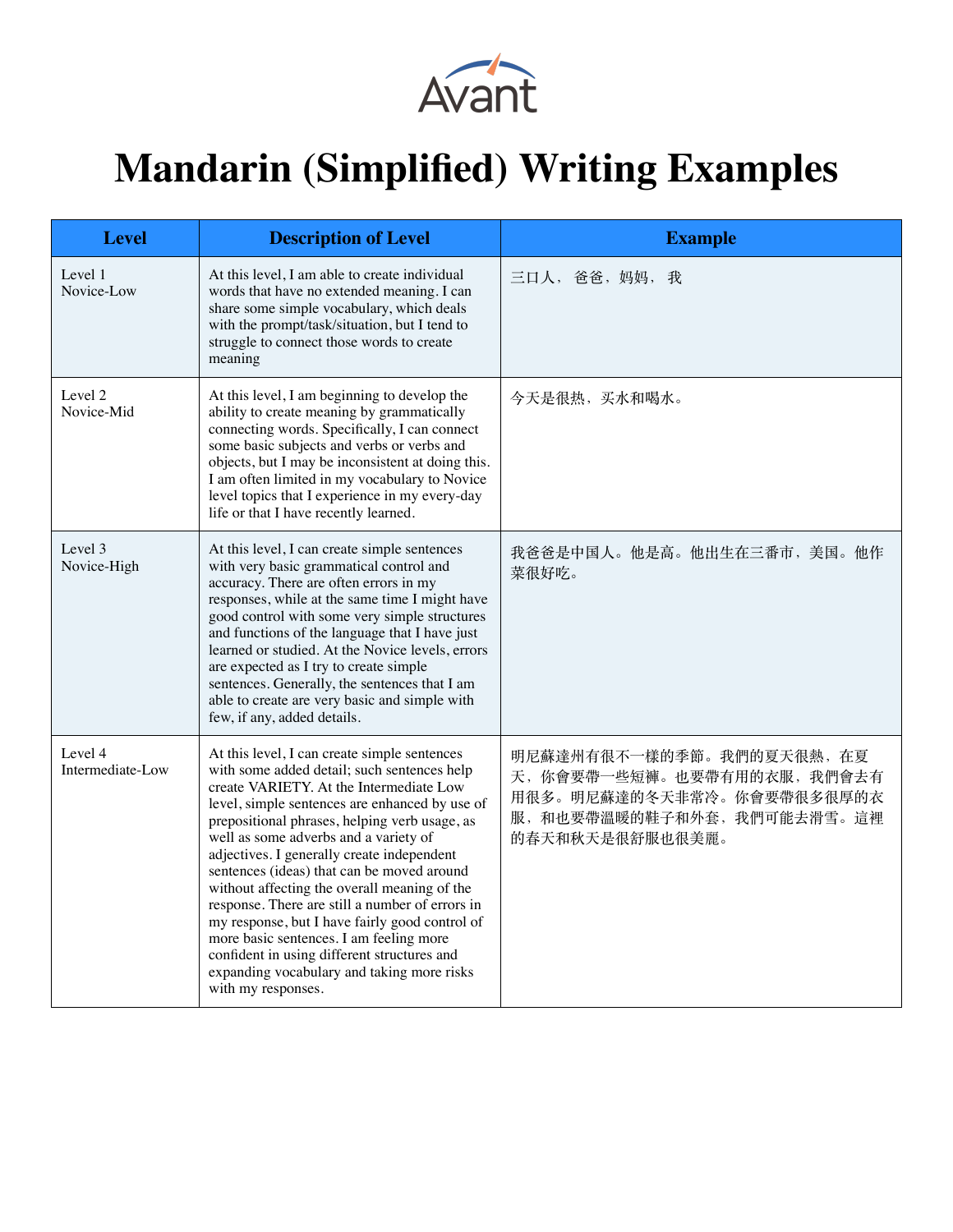| <b>Level</b>                 | <b>Description of Level</b>                                                                                                                                                                                                                                                                                                                                                                                                                                                                                                                                                                                                                                                                                           | <b>Example</b>                                                                                                                                                                                                                                                                                                                                                                                                                                                                   |
|------------------------------|-----------------------------------------------------------------------------------------------------------------------------------------------------------------------------------------------------------------------------------------------------------------------------------------------------------------------------------------------------------------------------------------------------------------------------------------------------------------------------------------------------------------------------------------------------------------------------------------------------------------------------------------------------------------------------------------------------------------------|----------------------------------------------------------------------------------------------------------------------------------------------------------------------------------------------------------------------------------------------------------------------------------------------------------------------------------------------------------------------------------------------------------------------------------------------------------------------------------|
| Level 5<br>Intermediate-Mid  | At this level, I can now create enough<br>language to show groupings of ideas. My<br>thoughts are loosely connected and cannot be<br>moved around without affecting meaning. I<br>can also create a few sentences with<br>complexity and am able to use some transition<br>words. I am also able to use more than just<br>simple present tense, but often make mistakes<br>when I try to use other tenses. My vocabulary<br>use is expanding and I am able to use more<br>than the usual, high frequency or most<br>common vocabulary. I feel that I am able to<br>create new language on my own and<br>communicate my everyday needs without too<br>much difficulty.                                                 | 大王: 你好!你上次问过明尼苏达这里的天气这么样, 也<br>问了不同季节和天气要传什么不同的衣服。我现在回给你<br>那些问题的答案。你一定需要知道明尼苏达的冬天非常<br>冷。因为这个, 你一定需要带来你最暖的衣服和夹克。我<br>们可以在冬天在外面玩儿。明尼苏达的春天非常温暖, 但<br>常常会有大雨。所以你来美国的时候一定需要带雨伞。我<br>们可以在春天去公园看新长出来一连六色漂亮的花朵, 也<br>可以在春天去城市提脚踏车。然后,美国常常会有非常热<br>的夏天, 我们这里也有很多大海, 可以游泳。明尼苏达的<br>夏天阳光非常打, 我们会在树下吃饭, 但你还可能要带眼<br>镜保护你的眼睛。因为这些原因, 如果你来, 你要带泳泳<br>衣,短裤,提速和眼镜。明尼苏达的秋天很冷,可能要穿<br>夹克。秋天也可能下雪                                                                                                 |
| Level 6<br>Intermediate-High | At this level, I have good control of the<br>language and feel quite confident about an<br>increasing range of topics. There are still some<br>occasional errors in my language production,<br>but that does not hinder my ability to<br>communicate what I need to share. I can use<br>circumlocution to explain or describe things<br>for which I do not know specific vocabulary or<br>structures. I can understand and use different<br>time frames and am just beginning to develop<br>the ability to switch most time frames with<br>accuracy. I can use transition words and<br>concepts with some ease. My language has a<br>more natural flow, but I still may have some<br>unnatural pauses or hesitations. | 我觉得看电视和玩电脑游戏很好玩的, 但孩子最好不要每<br>天做这个, 每个星期一到两天够了。现在我会写看电视和<br>玩电脑游戏的一些好处。看电视和完电脑游戏非常好玩,<br>如果你有一个很不好的天,看电视或玩电脑游戏可以让你<br>感到开心。第二,看电视也可以让你知道世界上在发生什<br>么事情。第三,玩电脑游戏也可以让你感到快乐和高兴,<br>跟朋友或家人一起玩更好。最后, 孩子看电视也可以帮助<br>他们学更多的东西。我现在会写看电视和玩电脑游戏的不<br>好处。如果你用了一个很长的时间来看电视或玩电脑游<br>戏, 你的眼睛会痛。而且孩子们不会很容易的停, 他们一<br>直在看,一直在玩。这是为什么他们没有够的时间来休<br>息。如果他们总是在家里看电视或玩电脑游戏, 他们不会<br>有很多的朋友。最后, 如果你总是在家里面, 那你怎么运<br>动呢?你需要运动,你的身体会健康。                                                                 |
| Level 7<br>Advanced-Low      | Response contains a number of complexities<br>with higher degree of accuracy (at least 6).<br>Has Advanced vocabulary or Advanced terms,<br>conjugations etc. (at least three instances).<br>Natural flow evident using as many details and<br>descriptive language as possible to create a<br>clear picture. Errors with move complex<br>structures may still occur. Ability to switch<br>time frames begins to increase in accuracy if<br>called for in the prompt.                                                                                                                                                                                                                                                 | 首先,我认为看电视,玩游戏确实能给孩子们带来正面与<br>负面的影响。看电视能帮助孩子们学到新的知识, 让他们<br>懂得更多道理, 比如说什么习惯或者事情是好的, 是可以<br>做的, 又有哪些是不能做的。看电视能让孩子们对这个世<br>界有更多的简识, 在这当中他们或许会发现他们的兴趣爱<br>好。我认为有些在电视上可以学习到的知识或许在学校里<br>都学不到的。打游戏可以帮助孩子们集中注意力,这样在<br>学校上课的时候就不会容易被其他同学影响而分神。有好<br>处就会有坏处。看电视,打游戏对视力的伤害非常的大,<br>现在很多小孩小小年纪就开始戴眼镜, 就是因为他们花太<br>多的时间在电视和游戏上。另外,看电视和打游戏也会影<br>响学习方面。在我周围,不管是在读幼儿园的小朋友,初<br>中生甚至高中生因为迷恋玩游戏或者看电视耽误了学业。<br>他们每天回家的第一件事情就是跑到电脑前开始打游戏。<br>所以我认为, 不管是看电视, 玩游戏, 或者任何兴趣爱<br>好,都要适量,不能耽误那些真正重要的事情. |